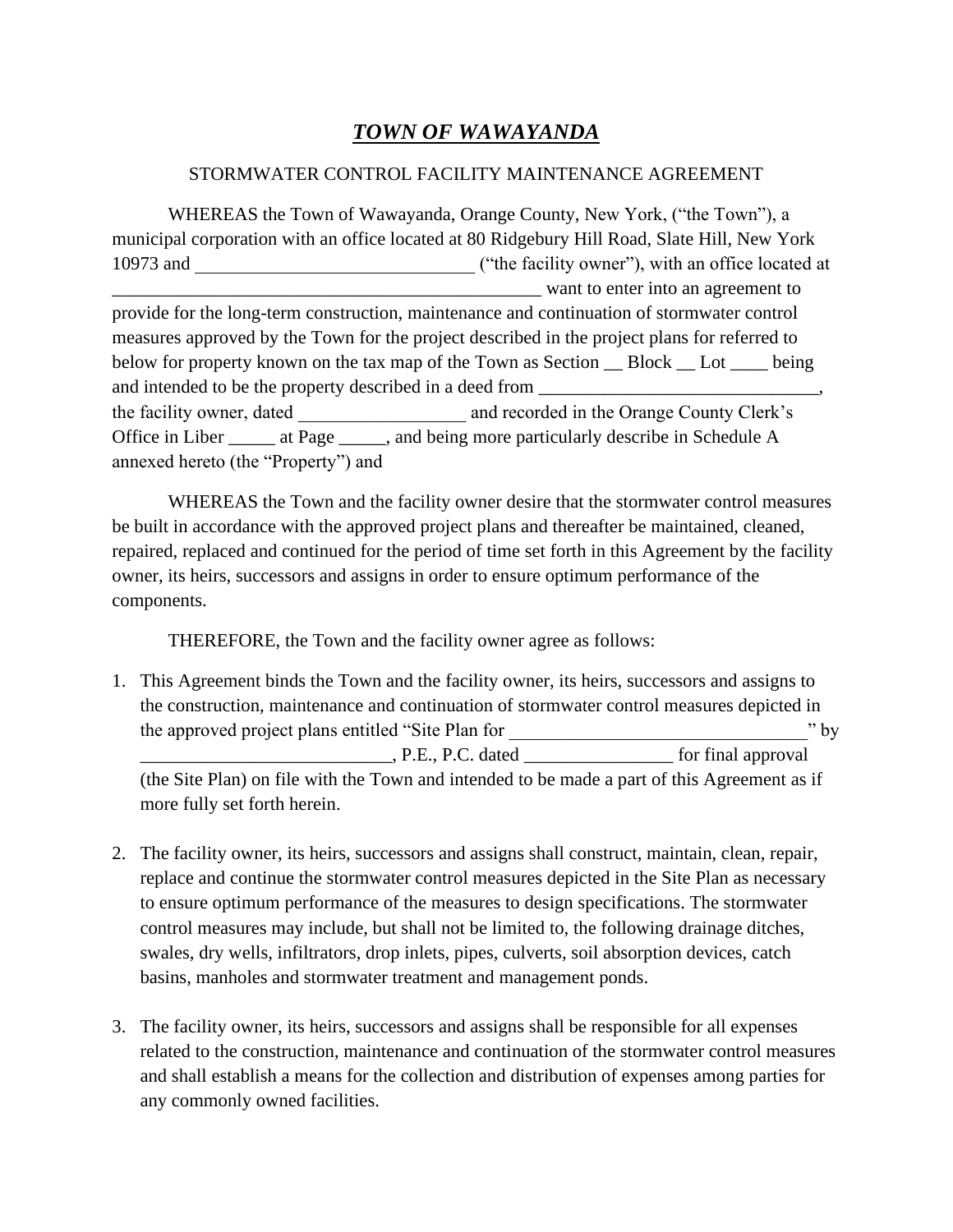- 4. The facility owner, its heirs, successors and assigns shall provide for the periodic inspection of the stormwater control measures, not less than once in every one-year period, to determine the condition and integrity of the measures. Such inspection shall be performed by a professional engineer licensed by the State of New York. The inspecting engineer shall prepare and submit to the Town, within 30 days of the inspection, a written report of the findings, including recommendations for those actions necessary for the repair and/or continuation of the stormwater control measures.
- 5. The facility owner, its heirs, successors and assigns shall not authorize, undertake or permit alteration, abandonment, modification or discontinuation of the stormwater control measures except in accordance with written approval of the Town, which approval the Town can withhold in its sole discretion.
- 6. The facility owner, its heirs, successors and assigns shall undertake necessary repairs and replacement of the stormwater control measures at the direction of the Town or in accordance with the recommendations of the inspecting engineer.
- 7. This Agreement shall be recorded in the Office of the County Clerk, County of Orange. This Agreement and the requirements contained herein, shall run with the land and shall bind the facility owner, its heirs, successors and assigns for a term of ninety-nine (99) years, unless discontinued with the written approval of the Town in accordance with Par. 5 of this Agreement. The facility owner, its heirs, successors and assigns agree to execute any documents required by the Town in connection with this Agreement and the implementation of this Agreement and failure to so execute any such documents shall constitute a violation of this Agreement.
- 8. If ever the Town determines that the facility owner, its heirs, successors and assigns has failed to construct or maintain the stormwater control measures in accordance with the project plans or has failed to undertake corrective action specified by the Town or by the inspecting engineer, or if the facility owner, its heirs, successors and assigns has failed to execute any documents required by the town in connection with this Agreement and the implementation of this Agreement, the Town is authorized to undertake such steps as may be reasonably necessary for the preservation, continuation or maintenance of the stormwater control measures including entry onto the Property to perform and performance of work and to levy and assess the expenses thereof as a lien against the Property and to collect such amounts in the same manner as real property taxes, and to take any and all other actions against the facility owner, its heirs, successors and assigns as may be allowed by local, county, state or federal law.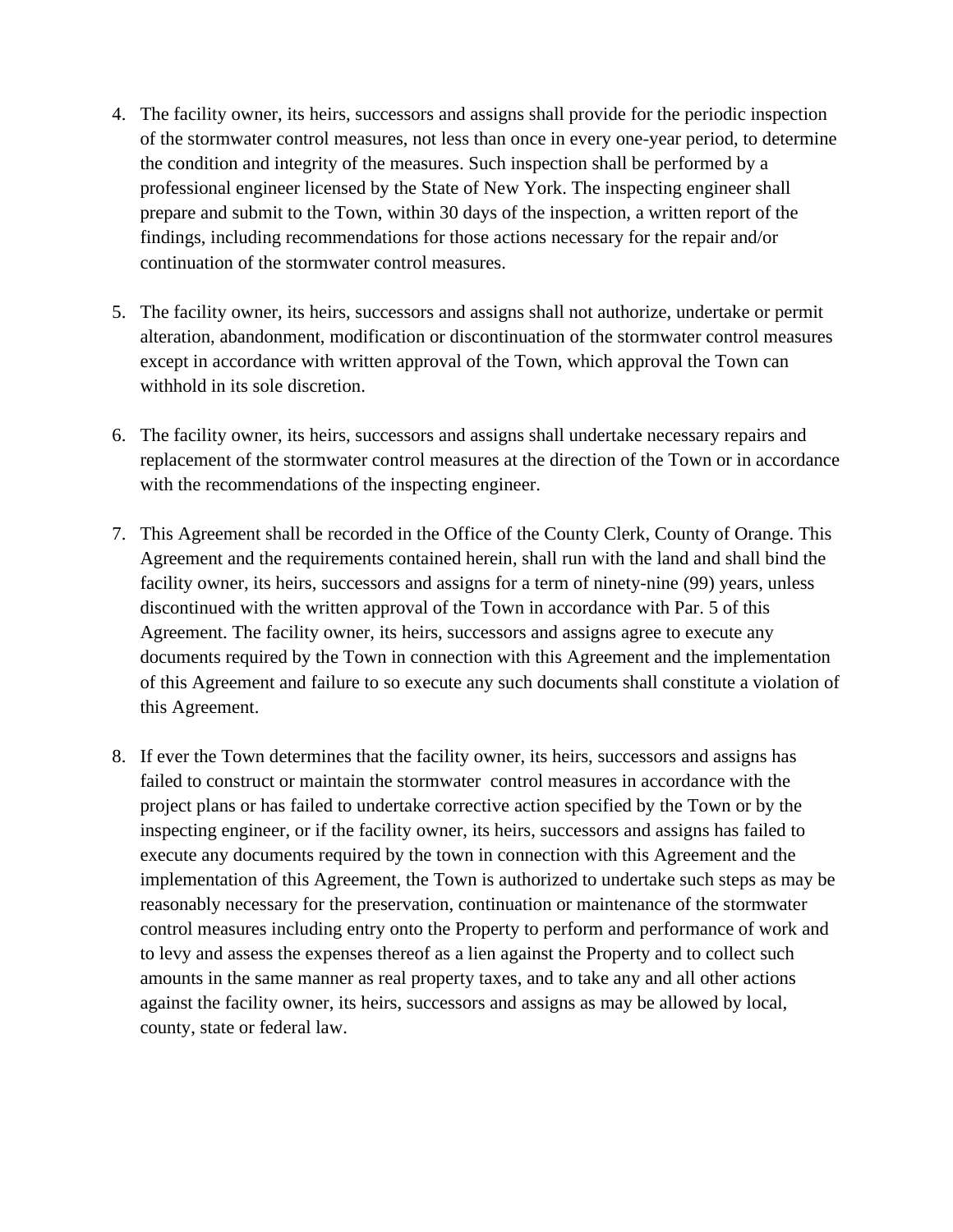9. Whenever reference is made in this Agreement to the "the Town", the same shall also be deemed to mean agents, officers, employees, contractors, and subcontractors of the consultants to the Town.

THE REMAINDER OF THIS PAGE INTENTIONALLY LEFT BLANK